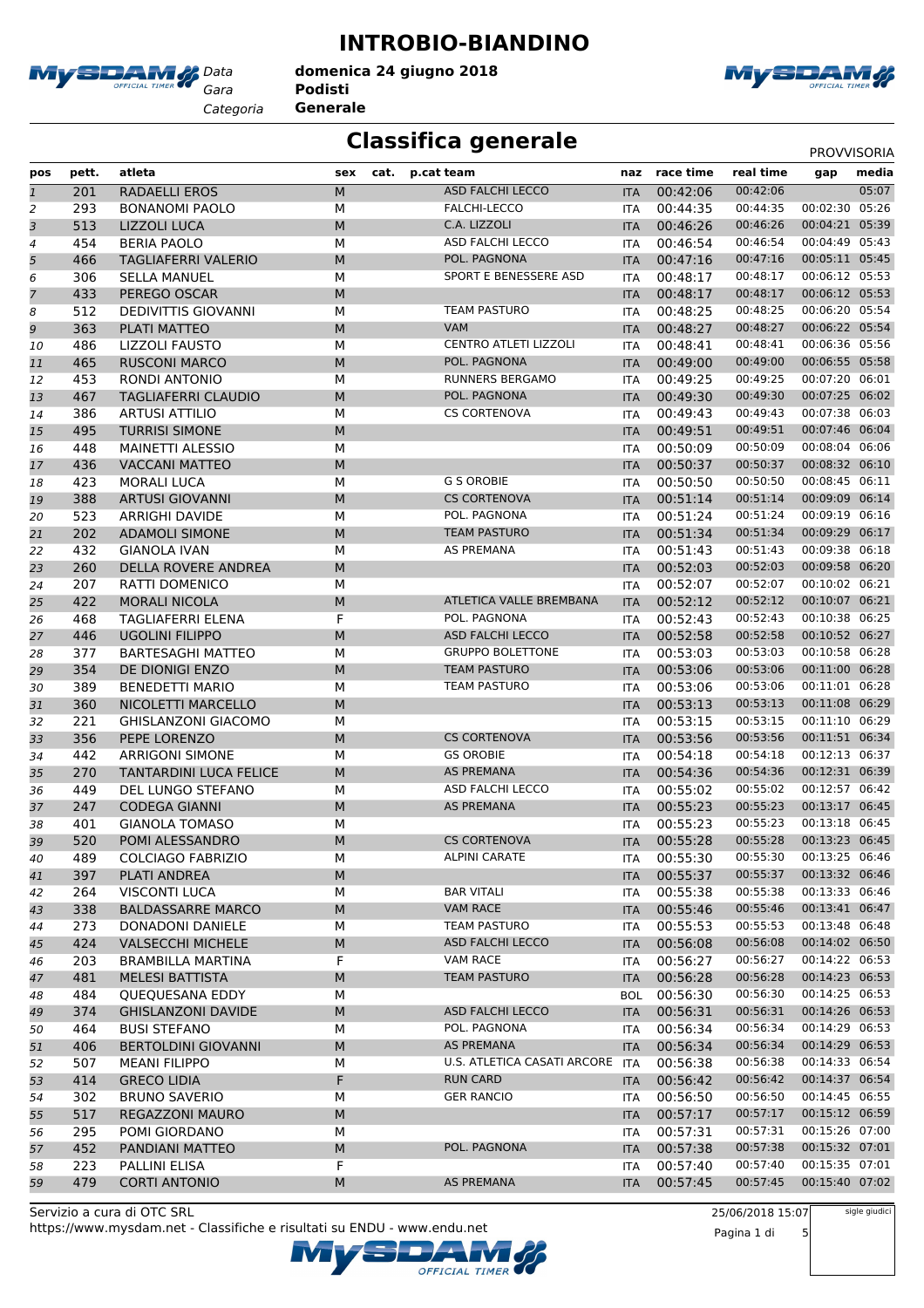# **Classifica generale** PROVVISORIA

| pos        | pett.      | atleta                                          | sex       | cat. | p.cat team                          | naz                      | race time            | real time                   | gap                              | media |
|------------|------------|-------------------------------------------------|-----------|------|-------------------------------------|--------------------------|----------------------|-----------------------------|----------------------------------|-------|
| 60         | 258        | <b>MONDO DANILO</b>                             | M         |      |                                     | <b>ITA</b>               | 00:57:48             | 00:57:48                    | 00:15:43 07:02                   |       |
| 61         | 288        | LUVERA' GIUSEPPE                                | М         |      |                                     | ITA                      | 00:57:56             | 00:57:56                    | 00:15:51 07:03                   |       |
| 62         | 445        | <b>BARUFFALDI FRANCESCO</b>                     | M         |      | <b>TEAM PASTURO</b>                 | <b>ITA</b>               | 00:57:56             | 00:57:56                    | 00:15:51 07:03                   |       |
| 63         | 402        | <b>BECCALLI MARCO</b>                           | M         |      | <b>VAM RACE</b>                     | <b>ITA</b>               | 00:57:58             | 00:57:58                    | 00:15:53 07:04                   |       |
| 64         | 365        | <b>MELESI STEFANO</b>                           | M         |      | <b>BARACCA'S BOYS</b>               | <b>ITA</b>               | 00:57:58             | 00:57:58                    | 00:15:53 07:04                   |       |
| 65         | 505        | POZZI CESARE                                    | M         |      |                                     | ITA                      | 00:58:01             | 00:58:01                    | 00:15:56 07:04                   |       |
| 66         | 287        | <b>CORTI ROBERTO</b>                            | M         |      |                                     | <b>ITA</b>               | 00:58:06             | 00:58:06                    | 00:16:01 07:05                   |       |
| 67         | 370        | <b>TASSONE FRANCESCO</b>                        | М         |      | <b>OSA</b><br><b>BARACCA'S BOYS</b> | <b>ITA</b>               | 00:58:09             | 00:58:09<br>00:58:33        | 00:16:04 07:05<br>00:16:27 07:08 |       |
| 68         | 366<br>415 | <b>DONISELLI LUCA</b><br><b>CIPELLI MASSIMO</b> | M<br>M    |      | <b>RUN CARD</b>                     | <b>ITA</b><br><b>ITA</b> | 00:58:33<br>00:58:44 | 00:58:44                    | 00:16:39 07:09                   |       |
| 69<br>70   | 254        | <b>BUZZONI GIULIO</b>                           | M         |      | <b>TAVECCHIA</b>                    | <b>ITA</b>               | 00:59:03             | 00:59:03                    | 00:16:58 07:12                   |       |
| 71         | 439        | ARENARE VINCENZO                                | M         |      |                                     | <b>ITA</b>               | 00:59:19             | 00:59:19                    | 00:17:13 07:13                   |       |
| 72         | 274        | POMI CESARE                                     | M         |      | <b>TEAM PASTURO</b>                 | <b>ITA</b>               | 00:59:22             | 00:59:22                    | 00:17:17 07:14                   |       |
| 73         | 294        | <b>GIANOLA DIONIGI</b>                          | M         |      | AS PREMANA                          | ITA                      | 00:59:30             | 00:59:30                    | 00:17:25 07:15                   |       |
| 74         | 403        | <b>BUSI PAOLO</b>                               | M         |      | <b>AS PREMANA</b>                   | <b>ITA</b>               | 00:59:31             | 00:59:31                    | 00:17:25 07:15                   |       |
| 75         | 437        | ARABI ALESSANDRO                                | M         |      | POL. DIMICA POTENTER                | <b>ITA</b>               | 00:59:37             | 00:59:37                    | 00:17:32 07:16                   |       |
| 76         | 230        | <b>BRAMBILLA ANTONIO</b>                        | M         |      | <b>OSA VALMADRERA</b>               | <b>ITA</b>               | 00:59:39             | 00:59:39                    | 00:17:34 07:16                   |       |
| 77         | 499        | CAZZANIGA LAURA                                 | F         |      | <b>ASICS FRONT RUNNER</b>           | ITA                      | 00:59:43             | 00:59:43                    | 00:17:38 07:16                   |       |
| 78         | 375        | <b>BERETTA ENZO</b>                             | M         |      | <b>CARVICO SKYRUNNING</b>           | <b>ITA</b>               | 00:59:44             | 00:59:44                    | 00:17:39 07:17                   |       |
| 79         | 500        | <b>GIANOLA DIONIGI</b>                          | М         |      | AS PREMANA                          | <b>ITA</b>               | 00:59:53             | 00:59:53                    | 00:17:48 07:18                   |       |
| 80         | 497        | <b>BRIGATTI DIEGO</b>                           | M         |      |                                     | <b>ITA</b>               | 01:00:04             | 01:00:04                    | 00:17:59 07:19                   |       |
| 81         | 256        | ALDE' GIANCARLO                                 | M         |      | <b>CS CORTENOVA</b>                 | <b>ITA</b>               | 01:00:07             | 01:00:07                    | 00:18:01 07:19                   |       |
| 82         | 456        | <b>NEGRI PAOLO</b>                              | M         |      | S.E.V. VALMADRERA                   | <b>ITA</b>               | 01:00:09             | 01:00:09                    | 00:18:03 07:20                   |       |
| 83         | 405        | <b>BERTOLDINI FABRIZIA</b>                      | F         |      | AS PREMANA                          | <b>ITA</b>               | 01:00:09             | 01:00:09                    | 00:18:04 07:20                   |       |
| 84         | 496        | <b>SIRTORI ANTONELLA</b>                        | F         |      |                                     | <b>ITA</b>               | 01:00:24             | 01:00:24                    | 00:18:19 07:21                   |       |
| 85         | 261        | QUINTINI IGOR                                   | М         |      | 3 LIFE ASD                          | <b>ITA</b>               | 01:00:27             | 01:00:27                    | 00:18:22 07:22                   |       |
| 86         | 476        | <b>RUBINI DANIEL</b>                            | M         |      | POL. PAGNONA                        | <b>ITA</b>               | 01:00:30             | 01:00:30                    | 00:18:24 07:22                   |       |
| 87         | 276        | BERGAMINI ALESSIA                               | F         |      | <b>CS CORTENOVA</b>                 | <b>ITA</b>               | 01:00:31             | 01:00:31                    | 00:18:25 07:22                   |       |
| 88         | 522        | <b>CAMARINI ANGELO</b>                          | M         |      | <b>TEAM PASTURO</b>                 | <b>ITA</b>               | 01:00:34             | 01:00:34                    | 00:18:28 07:23                   |       |
| 89         | 350        | <b>BERGAMINI FABRIZIO</b>                       | M         |      | <b>TEAM PASTURO</b>                 | ITA                      | 01:00:34             | 01:00:34                    | 00:18:29 07:23                   |       |
| 90         | 387        | <b>GIANOLA MARIA</b>                            | F         |      | <b>CS CORTENOVA</b>                 | <b>ITA</b>               | 01:00:56             | 01:00:56                    | 00:18:51 07:25                   |       |
| 91         | 440        | OLIVA RICCARDO                                  | М         |      | RUNNERS BERGAMO                     | <b>ITA</b>               | 01:01:11             | 01:01:11                    | 00:19:06 07:27                   |       |
| 92         | 237        | <b>D'ALISE GIUSEPPE</b>                         | M         |      | <b>BAR VITALI</b>                   | <b>ITA</b>               | 01:01:20             | 01:01:20                    | 00:19:15 07:28<br>00:19:23 07:29 |       |
| 93         | 480<br>470 | <b>SESANA PAOLO</b><br><b>INNOCENTI ALDO</b>    | M<br>M    |      | GEFO KTEAM GSO VILLA SAN.           | ITA                      | 01:01:28<br>01:01:31 | 01:01:28<br>01:01:31        | 00:19:25 07:30                   |       |
| 94         | 340        | <b>VALSECCHI MARCO</b>                          | M         |      |                                     | <b>ITA</b>               | 01:01:35             | 01:01:35                    | 00:19:29 07:30                   |       |
| 95<br>96   | 349        | <b>BENEDETTI LUCA</b>                           | M         |      |                                     | <b>ITA</b><br><b>ITA</b> | 01:01:45             | 01:01:45                    | 00:19:40 07:31                   |       |
| 97         | 255        | <b>TANTARDINI MICHELE</b>                       | М         |      | <b>TAVECCHIA</b>                    | <b>ITA</b>               | 01:01:50             | 01:01:50                    | 00:19:45 07:32                   |       |
| 98         | 506        | <b>CORTINA MARIA</b>                            | F         |      |                                     | <b>ITA</b>               | 01:01:52             | 01:01:52                    | 00:19:47 07:32                   |       |
| 99         | 279        | <b>BASILE MICHELE</b>                           | М         |      | <b>CS CORTENOVA</b>                 | <b>ITA</b>               | 01:01:54             | 01:01:54   00:19:49   07:32 |                                  |       |
| 100        | 503        | <b>AGODI AMELIA</b>                             | F         |      |                                     | <b>ITA</b>               | 01:02:03             | 01:02:03                    | 00:19:58 07:34                   |       |
| 101        | 249        | <b>FAZZINI NILO</b>                             | М         |      | POL. PAGNONA                        | <b>ITA</b>               | 01:02:06             | 01:02:06                    | 00:20:01 07:34                   |       |
| 102        | 502        | <b>GIANOLA GIOVANNI</b>                         | М         |      | AS PREMANA                          | <b>ITA</b>               | 01:02:08             | 01:02:08                    | 00:20:03 07:34                   |       |
| 103        | 404        | CODEGA ADA                                      | F         |      | AS PREMANA                          | <b>ITA</b>               | 01:02:15             | 01:02:15                    | 00:20:09 07:35                   |       |
| 104        | 398        | <b>FAZZINI SIMONE</b>                           | М         |      |                                     | <b>ITA</b>               | 01:02:22             | 01:02:22                    | 00:20:17 07:36                   |       |
| 105        | 238        | <b>BALLABIO MATTEO</b>                          | М         |      |                                     | <b>ITA</b>               | 01:02:30             | 01:02:30                    | 00:20:25 07:37                   |       |
| 106        | 430        | <b>GERMANI ADELAIDE</b>                         | F         |      | <b>BAR VITALI</b>                   | <b>ITA</b>               | 01:02:47             | 01:02:47                    | 00:20:42 07:39                   |       |
|            |            | <b>SABRINA</b>                                  |           |      |                                     |                          |                      | 01:03:01                    | 00:20:56 07:41                   |       |
| 107        | 450        | RANCATI ALESSANDRO                              | М         |      | AS PREMANA                          | ITA                      | 01:03:01             | 01:03:04                    | 00:20:59 07:41                   |       |
| 108        | 509<br>331 | <b>RIZZI LARA</b><br><b>VERDI CHRISTIAN</b>     | F<br>М    |      |                                     | <b>ITA</b>               | 01:03:04<br>01:03:10 | 01:03:10                    | 00:21:05 07:42                   |       |
| 109<br>110 | 455        | MOSCHETTI PAOLO                                 | M         |      |                                     | ITA<br><b>ITA</b>        | 01:03:12             | 01:03:12                    | 00:21:07 07:42                   |       |
| 111        | 336        | CASIRAGHI ANDREA                                | М         |      | G.S. MONTESTELLA                    | <b>ITA</b>               | 01:03:15             | 01:03:15                    | 00:21:10 07:42                   |       |
| 112        | 474        | <b>SANELLI MARIO</b>                            | М         |      |                                     | <b>ITA</b>               | 01:03:20             | 01:03:20                    | 00:21:14 07:43                   |       |
| 113        | 460        | <b>FASCENDINI GIUSEPPE</b>                      | М         |      | S.E.V. VALMADRERA                   | <b>ITA</b>               | 01:03:24             | 01:03:24                    | 00:21:19 07:43                   |       |
| 114        | 396        | <b>VASSENA MARTINO</b>                          | ${\sf M}$ |      | <b>NORDIK SKI</b>                   | <b>ITA</b>               | 01:03:42             | 01:03:42                    | 00:21:37 07:46                   |       |
| 115        | 463        | PIOLINI FLAVIO                                  | М         |      |                                     | ITA                      | 01:03:47             | 01:03:47                    | 00:21:42 07:46                   |       |
| 116        | 286        | TANTARDINI SIMONE                               | М         |      |                                     | <b>ITA</b>               | 01:03:51             | 01:03:51                    | 00:21:45 07:47                   |       |
| 117        | 473        | <b>VALSECCHI ALBERTO</b>                        | М         |      | SOC. ESCURSIONISTI CIVATESI         | ITA                      | 01:04:20             | 01:04:20                    | 00:22:15 07:50                   |       |
| 118        | 380        | PAROLI MATTEO                                   | М         |      | <b>CS CORTENOVA</b>                 | <b>ITA</b>               | 01:04:23             | 01:04:23                    | 00:22:17 07:50                   |       |
| 119        | 451        | <b>MELCHIORRE LUIGI</b>                         | М         |      |                                     | ITA                      | 01:04:32             | 01:04:32                    | 00:22:27 07:52                   |       |
| 120        | 410        | <b>MARINELLO ANDREA</b>                         | М         |      |                                     | <b>ITA</b>               | 01:04:41             | 01:04:41                    | 00:22:35 07:53                   |       |
| 121        | 307        | PANZERI DARIO                                   | М         |      | ASD AVIS OGGIONO                    | <b>ITA</b>               | 01:04:48             | 01:04:48                    | 00:22:43 07:54                   |       |
| 122        | 320        | <b>CRIPPA ANDREA</b>                            | M         |      |                                     | <b>ITA</b>               | 01:04:48             | 01:04:48                    | 00:22:43 07:54                   |       |
| 123        | 461        | <b>CIVILLINI GIOVANNI</b>                       | М         |      | S.E.V. VALMADRERA                   | ITA                      | 01:04:54             | 01:04:54                    | 00:22:49 07:54                   |       |

OFFICIAL TIMER

https://www.mysdam.net - Classifiche e risultati su ENDU - www.endu.net Servizio a cura di OTC SRL

25/06/2018 15:07

Pagina 2 di 5

sigle giudici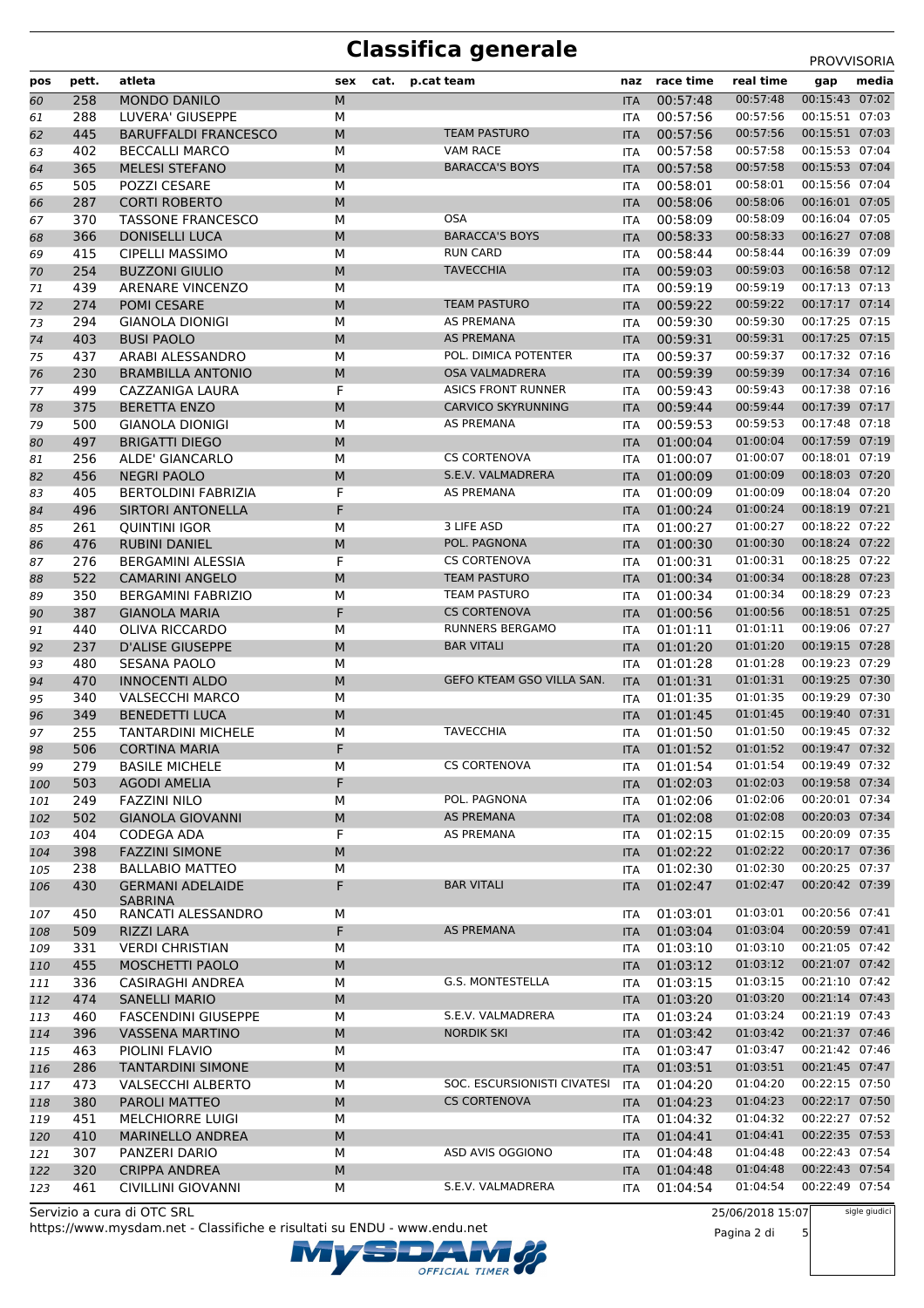# **Classifica generale** PROVVISORIA

| pos        | pett. | atleta                                      | sex       | cat. | p.cat team                | naz               | race time | real time | gap            | media |
|------------|-------|---------------------------------------------|-----------|------|---------------------------|-------------------|-----------|-----------|----------------|-------|
| 124        | 438   | <b>MAZZOLENI MARCO</b>                      | М         |      | <b>WIR</b>                | <b>ITA</b>        | 01:05:00  | 01:05:00  | 00:22:55 07:55 |       |
| 125        | 376   | <b>CASTAGNA GIORGIO</b>                     | М         |      | <b>RUNCARD</b>            | ITA               | 01:05:01  | 01:05:01  | 00:22:56 07:55 |       |
| 126        | 301   | <b>VAGHI MARCO</b>                          | M         |      |                           | <b>ITA</b>        | 01:05:02  | 01:05:02  | 00:22:57 07:55 |       |
| 127        | 408   | <b>GRECO LORENZO</b>                        | М         |      |                           | <b>ITA</b>        | 01:05:03  | 01:05:03  | 00:22:58 07:55 |       |
| 128        | 266   | <b>POZZI ROBERTO</b>                        | M         |      |                           | <b>ITA</b>        | 01:05:06  | 01:05:06  | 00:23:00 07:56 |       |
| 129        | 511   | <b>VITALI ALESSANDRO</b>                    | М         |      | POL. BELLANO              | ITA               | 01:05:14  | 01:05:14  | 00:23:09 07:57 |       |
| 130        | 390   | <b>NASTRUT VASILICA</b>                     | F         |      | <b>TEAM PASTURO</b>       | <b>ITA</b>        | 01:05:22  | 01:05:22  | 00:23:16 07:58 |       |
| 131        | 213   | CERLETTI CLAUDIO                            | М         |      |                           | ITA               | 01:05:26  | 01:05:26  | 00:23:21 07:58 |       |
| 132        | 250   | <b>FAZZINI LEONARDO</b>                     | M         |      | AS PREMANA                | <b>ITA</b>        | 01:05:31  | 01:05:31  | 00:23:26 07:59 |       |
| 133        | 409   | PAROLI SILVANO                              | М         |      |                           | ITA               | 01:05:39  | 01:05:39  | 00:23:34 08:00 |       |
| 134        | 487   | <b>GUARNAROLI MAURO</b>                     | M         |      | <b>AMATORI LECCO</b>      | <b>ITA</b>        | 01:05:40  | 01:05:40  | 00:23:35 08:00 |       |
| 135        | 400   | DEGANI MARTA                                | F         |      | <b>CS CORTENOVA</b>       | ITA               | 01:05:42  | 01:05:42  | 00:23:36 08:00 |       |
| 136        | 469   | <b>TAGLIAFERRI MARINO</b><br><b>MODESTO</b> | M         |      | POL. PAGNONA              | <b>ITA</b>        | 01:05:49  | 01:05:49  | 00:23:44 08:01 |       |
| 137        | 475   | <b>TAGLIAFERRI MATTEO</b>                   | М         |      |                           | ITA               | 01:05:57  | 01:05:57  | 00:23:51 08:02 |       |
| 138        | 395   | <b>INVERNIZZI AURORA</b>                    | F         |      | <b>NORDIK SKI</b>         | <b>ITA</b>        | 01:06:07  | 01:06:07  | 00:24:01 08:03 |       |
| 139        | 352   | <b>TAGLIAFERRI LUCA</b>                     | М         |      | <b>TEAM PASTURO</b>       | ITA               | 01:06:11  | 01:06:11  | 00:24:06 08:04 |       |
| 140        | 231   | LOCATELLI FABRIZIO                          | М         |      | AS PREMANA                | <b>ITA</b>        | 01:06:15  | 01:06:15  | 00:24:10 08:04 |       |
| 141        | 280   | <b>INVERNIZZI STEFANO</b>                   | M         |      |                           | ITA               | 01:06:22  | 01:06:22  | 00:24:17 08:05 |       |
| 142        | 342   | <b>TRAVAGLINI MATTEO</b>                    | M         |      | <b>5 CASCINE RUNNING</b>  | <b>ITA</b>        | 01:07:03  | 01:07:03  | 00:24:57 08:10 |       |
| 143        | 478   | <b>CORTI MAURO</b>                          | М         |      | AS PREMANA                | ITA               | 01:07:20  | 01:07:20  | 00:25:15 08:12 |       |
| 144        | 458   | <b>INVERNIZZI MAURIZIO</b>                  | M         |      | S.E.V. VALMADRERA         | <b>ITA</b>        | 01:07:23  | 01:07:23  | 00:25:18 08:12 |       |
| 145        | 431   | SALA NICOLA                                 | М         |      | <b>BAR VITALI</b>         | ITA               | 01:07:31  | 01:07:31  | 00:25:26 08:14 |       |
| 146        | 322   | <b>FRITTOLI MARTA</b>                       | F         |      |                           | <b>ITA</b>        | 01:07:35  | 01:07:35  | 00:25:30 08:14 |       |
| 147        | 297   | <b>BARONE GIANCARLO</b>                     | М         |      | RUNCARD                   | ITA               | 01:07:41  | 01:07:41  | 00:25:36 08:15 |       |
| 148        | 382   | <b>FATONE RICCARDO</b>                      | M         |      |                           | <b>ITA</b>        | 01:07:44  | 01:07:44  | 00:25:38 08:15 |       |
| 149        | 204   | <b>INVERNIZZI ROBERTO</b>                   | М         |      | <b>RUNCARD</b>            | ITA               | 01:07:49  | 01:07:49  | 00:25:44 08:16 |       |
| 150        | 262   | SOTTOCORNOLA CLAUDIA                        | F         |      | <b>ICHNUSA SPORT TEAM</b> | <b>ITA</b>        | 01:07:50  | 01:07:50  | 00:25:44 08:16 |       |
| 151        | 304   | <b>BIANCHI MASSIMILIANO</b>                 | М         |      | G.S. CARABINIERI          | ITA               | 01:07:55  | 01:07:55  | 00:25:49 08:16 |       |
| 152        | 339   | <b>VALSECCHI LUIGI</b>                      | М         |      |                           | <b>ITA</b>        | 01:07:55  | 01:07:55  | 00:25:49 08:16 |       |
| 153        | 457   | <b>GILARDI DANIELA</b>                      | F         |      | S.E.V. VALMADRERA         | ITA               | 01:08:30  | 01:08:30  | 00:26:25 08:21 |       |
| 154        | 285   | <b>MARONI DEBORAH</b>                       | F         |      |                           | <b>ITA</b>        | 01:08:35  | 01:08:35  | 00:26:30 08:21 |       |
| 155        | 346   | <b>BARUFFALDI FABIO</b>                     | М         |      | <b>CS CORTENOVA</b>       | ITA               | 01:08:41  | 01:08:41  | 00:26:36 08:22 |       |
| 156        | 411   | <b>FRIGERIO LISA</b>                        | F         |      |                           | <b>ITA</b>        | 01:08:42  | 01:08:42  | 00:26:37 08:22 |       |
| 157        | 359   | <b>BUZZONI GIUSEPPE NATALE</b>              | М         |      |                           | ITA               | 01:08:42  | 01:08:42  | 00:26:37 08:22 |       |
| 158        | 224   | <b>FERRARI MARCO</b>                        | М         |      |                           | <b>ITA</b>        | 01:08:47  | 01:08:47  | 00:26:42 08:23 |       |
|            | 283   | <b>MARCHETTI MARCO</b>                      | М         |      |                           | ITA               | 01:08:48  | 01:08:48  | 00:26:43 08:23 |       |
| 159<br>160 | 393   | POMONI RAFFAELE                             | M         |      | <b>AS PREMANA</b>         | <b>ITA</b>        | 01:08:50  | 01:08:50  | 00:26:45 08:23 |       |
| 161        | 501   | <b>PANDIANI NELLO</b>                       | M         |      |                           | ITA               | 01:08:51  | 01:08:51  | 00:26:46 08:23 |       |
|            | 235   | <b>MILESI EMANUELE</b>                      | M         |      |                           |                   | 01:09:02  | 01:09:02  | 00:26:57 08:25 |       |
| 162        | 510   | MORO CARLO                                  | М         |      |                           | <b>ITA</b>        | 01:09:09  | 01:09:09  | 00:27:04 08:25 |       |
| 163<br>164 | 209   | SERPENTINO GABRIELE                         | М         |      |                           | ITA<br><b>ITA</b> | 01:09:10  | 01:09:10  | 00:27:04 08:26 |       |
|            | 371   | <b>MONTICELLI SIMONE</b>                    | М         |      | <b>TEAM LIVERA</b>        |                   | 01:09:18  | 01:09:18  | 00:27:13 08:27 |       |
| 165<br>166 | 493   | <b>CASTAGNA ATTILIO</b>                     | M         |      | ASD STELLA ALPINA         | ITA<br><b>ITA</b> | 01:09:22  | 01:09:22  | 00:27:17 08:27 |       |
|            | 494   | LOCATELLI ANGELA                            | F         |      | AS PREMANA                |                   | 01:09:26  | 01:09:26  | 00:27:21 08:28 |       |
| 167<br>168 | 348   | <b>INVERNIZZI FRANCO</b>                    | ${\sf M}$ |      | <b>TEAM PASTURO</b>       | ITA               | 01:09:28  | 01:09:28  | 00:27:23 08:28 |       |
|            |       | <b>CAVERIO ROBERTA</b>                      | F         |      | <b>TEAM PASTURO</b>       | <b>ITA</b>        |           | 01:09:30  | 00:27:24 08:28 |       |
| 169        | 347   |                                             |           |      |                           | <b>ITA</b>        | 01:09:30  | 01:09:36  | 00:27:31 08:29 |       |
| 170        | 373   | SANGIORGIO MARCO                            | ${\sf M}$ |      |                           | <b>ITA</b>        | 01:09:36  | 01:09:45  | 00:27:40 08:30 |       |
| 171        | 447   | <b>MAINETTI BRUNO</b>                       | М         |      | <b>CS CORTENOVA</b>       | ITA               | 01:09:45  |           | 00:27:42 08:30 |       |
| 172        | 300   | LAI UMBERTO                                 | M         |      |                           | <b>ITA</b>        | 01:09:48  | 01:09:48  |                |       |
| 173        | 227   | <b>MARIANI VITTORIO</b>                     | М         |      |                           | ITA               | 01:09:54  | 01:09:54  | 00:27:49 08:31 |       |
| 174        | 444   | COLAUTTI ALESSANDRA                         | F         |      | G.S. MONTESTELLA          | <b>ITA</b>        | 01:10:05  | 01:10:05  | 00:28:00 08:32 |       |
| 175        | 210   | CASTELNUOVO RICCARDO                        | М         |      | RUNCARD                   | <b>ITA</b>        | 01:10:21  | 01:10:21  | 00:28:15 08:34 |       |
| 176        | 358   | <b>MOLTENI LUCA</b>                         | ${\sf M}$ |      |                           | <b>ITA</b>        | 01:10:24  | 01:10:24  | 00:28:19 08:35 |       |
| 177        | 278   | <b>BASILE LAURA</b>                         | F         |      | <b>CS CORTENOVA</b>       | ITA               | 01:10:38  | 01:10:38  | 00:28:33 08:36 |       |
| 178        | 472   | SANTOPADRE PATRIZIA                         | F         |      | <b>ASD ORTICA TEAM</b>    | <b>ITA</b>        | 01:10:38  | 01:10:38  | 00:28:33 08:36 |       |
| 179        | 372   | ORRU' PIERANGELO                            | М         |      | <b>SEMMAT</b>             | ITA               | 01:10:38  | 01:10:38  | 00:28:33 08:36 |       |
| 180        | 343   | <b>VOLONTÈ MARCO</b>                        | М         |      | 5 CASCINE                 | <b>ITA</b>        | 01:10:39  | 01:10:39  | 00:28:34 08:36 |       |
| 181        | 212   | <b>ALAFACI NEVIO</b>                        | М         |      |                           | <b>ITA</b>        | 01:10:39  | 01:10:39  | 00:28:34 08:36 |       |
| 182        | 309   | SPANO MASSIMILIANO                          | М         |      | <b>CS CORTENOVA</b>       | <b>ITA</b>        | 01:10:40  | 01:10:40  | 00:28:35 08:37 |       |
| 183        | 267   | <b>MARONI IVANA</b>                         | F         |      |                           | ITA               | 01:10:54  | 01:10:54  | 00:28:49 08:38 |       |
| 184        | 459   | <b>FUOCO VINCENZO</b>                       | M         |      | S.E.V. VALMADRERA         | <b>ITA</b>        | 01:11:05  | 01:11:05  | 00:29:00 08:40 |       |
| 185        | 315   | <b>COTZA CHIARA</b>                         | F         |      | <b>TEAM PASTURO</b>       | <b>ITA</b>        | 01:11:09  | 01:11:09  | 00:29:04 08:40 |       |
| 186        | 265   | <b>CAVERIO IVAN</b>                         | M         |      |                           | <b>ITA</b>        | 01:11:21  | 01:11:21  | 00:29:16 08:42 |       |
| 187        | 225   | <b>GALBIATI CRISTIAN</b>                    | М         |      |                           | ITA               | 01:11:29  | 01:11:29  | 00:29:24 08:43 |       |

OFFICIAL TIMER

https://www.mysdam.net - Classifiche e risultati su ENDU - www.endu.net Servizio a cura di OTC SRL

25/06/2018 15:07

Pagina 3 di 5

sigle giudici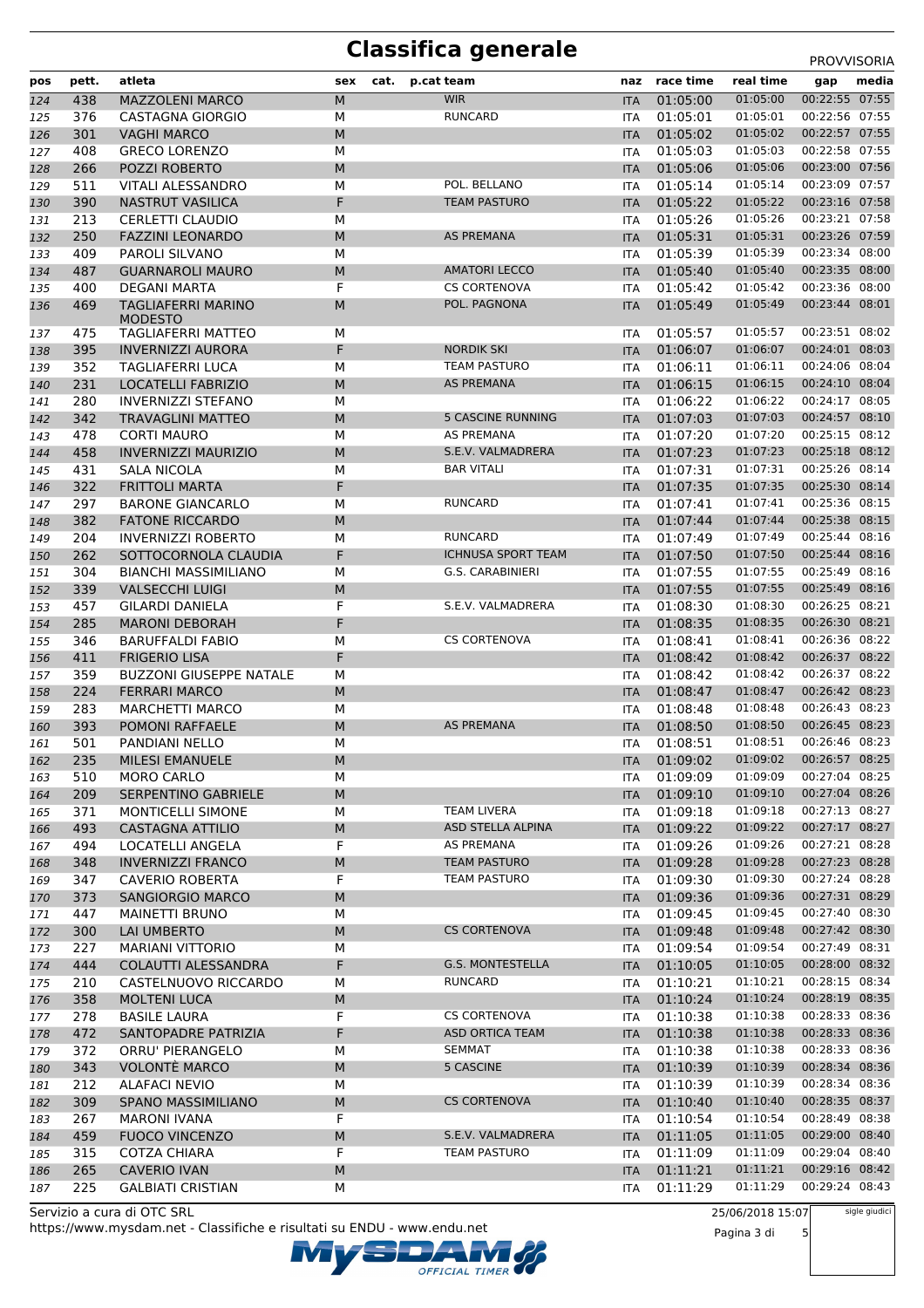# **Classifica generale** PROVVISORIA

| pos        | pett.      | atleta                                               | sex | cat. | p.cat team              | naz        | race time            | real time | gap            | media |
|------------|------------|------------------------------------------------------|-----|------|-------------------------|------------|----------------------|-----------|----------------|-------|
| 188        | 514        | SPREAFICO FRANCESCO                                  | M   |      |                         | <b>ITA</b> | 01:12:03             | 01:12:03  | 00:29:58 08:47 |       |
| 189        | 321        | DE SILVA GIHAN                                       | М   |      |                         | ITA        | 01:12:08             | 01:12:08  | 00:30:03 08:47 |       |
| 190        | 425        | RIVA DAVIDE CARLO                                    | M   |      |                         | <b>ITA</b> | 01:12:09             | 01:12:09  | 00:30:04 08:47 |       |
| 191        | 418        | D'AULERIO MASSIMO                                    | М   |      | LA TIGRE                | ITA        | 01:12:11             | 01:12:11  | 00:30:06 08:48 |       |
| 192        | 504        | <b>MINARDI ALESSANDRO</b>                            | M   |      |                         | <b>ITA</b> | 01:12:26             | 01:12:26  | 00:30:21 08:49 |       |
| 193        | 332        | <b>MAGNANI GIORGIO</b>                               | M   |      | ATLETICA MUGGIÓ         | <b>ITA</b> | 01:12:43             | 01:12:43  | 00:30:37 08:51 |       |
| 194        | 232        | <b>BUZZONI EMANUELE</b>                              | М   |      |                         | <b>ITA</b> | 01:12:45             | 01:12:45  | 00:30:40 08:52 |       |
| 195        | 471        | <b>ESPOSITO AMALIA</b>                               | F   |      | ASD ORTICA TEAM         | <b>ITA</b> | 01:12:54             | 01:12:54  | 00:30:49 08:53 |       |
| 196        | 441        | <b>FLOCCO MASSIMILIANO</b>                           | M   |      |                         | <b>ITA</b> | 01:13:00             | 01:13:00  | 00:30:55 08:54 |       |
| 197        | 291        | <b>CINIERI MASSIMO</b>                               | M   |      | ORTICA TEAM             | ITA        | 01:13:13             | 01:13:13  | 00:31:08 08:55 |       |
| 198        | 355        | <b>QUARNI EMANUELA</b>                               | F   |      | <b>TEAM PASTURO</b>     | <b>ITA</b> | 01:13:19             | 01:13:19  | 00:31:14 08:56 |       |
| 199        | 335        | <b>RAVASI ABBONDIO</b>                               | M   |      | S.E.V. VALMADRERA       | ITA        | 01:13:31             | 01:13:31  | 00:31:25 08:57 |       |
| 200        | 228        | <b>BONACINA MATTEO</b>                               | M   |      |                         | <b>ITA</b> | 01:13:31             | 01:13:31  | 00:31:26 08:57 |       |
| 201        | 317        | <b>ACQUISTAPACE MAURIZIO</b>                         | М   |      | <b>TEAM PASTURO</b>     | ITA        | 01:13:33             | 01:13:33  | 00:31:28 08:58 |       |
| 202        | 362        | <b>TANTARDINI CESARE</b>                             | М   |      |                         | <b>ITA</b> | 01:13:33             | 01:13:33  | 00:31:28 08:58 |       |
| 203        | 323        | <b>FEDELI MASSIMO</b>                                | М   |      |                         | ITA        | 01:14:09             | 01:14:09  | 00:32:04 09:02 |       |
| 204        | 379        | <b>PAROLI ELISA</b>                                  | F   |      | <b>CS CORTENOVA</b>     | <b>ITA</b> | 01:14:14             | 01:14:14  | 00:32:09 09:03 |       |
| 205        | 381        | SELVA ANGELICA                                       | F   |      | <b>NORDIK SKI</b>       | ITA        | 01:14:14             | 01:14:14  | 00:32:09 09:03 |       |
| 206        | 334        | <b>CONTI STEFANO</b>                                 | М   |      | <b>BAR VITALI</b>       | <b>ITA</b> | 01:14:27             | 01:14:27  | 00:32:22 09:04 |       |
| 207        | 236        | <b>NASATTI MASSIMO</b>                               | M   |      |                         | <b>ITA</b> | 01:14:46             | 01:14:46  | 00:32:41 09:07 |       |
| 208        | 215        | DI VAIO DANIELA                                      | F   |      | <b>AVIS SEREGNO</b>     | <b>ITA</b> | 01:15:02             | 01:15:02  | 00:32:56 09:08 |       |
| 209        | 305        | <b>DETTORI SILVIA</b>                                | F   |      | SPORT E BENESSERE ASD   | ITA        | 01:15:07             | 01:15:07  | 00:33:02 09:09 |       |
|            | 269        | <b>SELVA DANIELE</b>                                 | M   |      |                         |            | 01:16:01             | 01:16:01  | 00:33:55 09:16 |       |
| 210        |            |                                                      |     |      |                         | <b>ITA</b> |                      | 01:16:02  | 00:33:57 09:16 |       |
| 211        | 303        | <b>BALDASSARRE FABIO</b><br><b>FIORNANI GALLOTTA</b> | М   |      |                         | ITA        | 01:16:02             |           |                |       |
| 212        | 324        | <b>GIACOMO</b>                                       | M   |      |                         | <b>ITA</b> | 01:16:06             | 01:16:06  | 00:34:01 09:16 |       |
| 213        | 427        | SPINONI PIERANGELO                                   | М   |      | LA TIGRE                | <b>ITA</b> | 01:16:18             | 01:16:18  | 00:34:13 09:18 |       |
| 214        | 219        | <b>MELESI MARCO GIUSEPPE</b>                         | M   |      |                         | <b>ITA</b> | 01:16:26             | 01:16:26  | 00:34:20 09:19 |       |
| 215        | 218        | PIRILLO MATTIA                                       | М   |      |                         | ITA        | 01:16:29             | 01:16:29  | 00:34:24 09:19 |       |
| 216        | 477        | <b>DELL'OCA FILIPPO</b>                              | M   |      | POLISPORTIVA BELLANO    | <b>ITA</b> | 01:16:36             | 01:16:36  | 00:34:30 09:20 |       |
| 217        | 508        | <b>INVERNIZZIINVER ELISA</b>                         | F   |      | <b>TEAM PASTURO</b>     | ITA        | 01:16:59             | 01:16:59  | 00:34:53 09:23 |       |
| 218        | 515        | <b>BETTINELLI MIRELLO</b>                            | M   |      | <b>G.S. MONTESTELLA</b> | <b>ITA</b> | 01:17:00             | 01:17:00  | 00:34:54 09:23 |       |
| 219        | 284        | <b>BORGHI LUDOVICA</b>                               | F   |      |                         | ITA        | 01:17:01             | 01:17:01  | 00:34:56 09:23 |       |
| 220        | 345        | <b>COLOMBO MARCO</b>                                 | М   |      | PO.LIBERTAS CERNUSCHESE | <b>ITA</b> | 01:17:02             | 01:17:02  | 00:34:57 09:23 |       |
| 221        | 246        | <b>GEROSA BENIAMINO</b>                              | M   |      | <b>CS CORTENOVA</b>     | ITA        | 01:17:10             | 01:17:10  | 00:35:05 09:24 |       |
| 222        | 525        | <b>FONSECA NORMA</b>                                 | F   |      | PUMACURO RUNNING        | <b>ECU</b> | 01:17:27             | 01:17:27  | 00:35:22 09:26 |       |
| 223        | 328        | PIAZZA ALBERTO                                       | М   |      | <b>BAR VITALI</b>       | ITA        | 01:17:29             | 01:17:29  | 00:35:23 09:26 |       |
| 224        | 234        | PANZERI SILVANO                                      | М   |      | <b>RUNNERS COLICO</b>   | <b>ITA</b> | 01:17:35             | 01:17:35  | 00:35:29 09:27 |       |
| 225        | 383        | <b>DEPRETIS FEDERICA</b>                             | F   |      |                         | <b>ITA</b> | 01:17:52             | 01:17:52  | 00:35:47 09:29 |       |
| 226        | 341        | <b>FALCONE PAOLA</b>                                 | F   |      | <b>G.S. MONTESTELLA</b> | <b>ITA</b> | 01:17:54             | 01:17:54  | 00:35:49 09:29 |       |
|            |            |                                                      | М   |      | G.S. MONTESTELLA        |            |                      | 01:17:56  | 00:35:51 09:30 |       |
| 227<br>228 | 394<br>498 | GIUSSANI MASSIMILIANO<br><b>GHISLANZONI MARIA</b>    | F   |      | <b>AMATORI LECCO</b>    | ITA        | 01:17:56<br>01:17:59 | 01:17:59  | 00:35:54 09:30 |       |
|            |            |                                                      |     |      |                         | <b>ITA</b> |                      | 01:18:06  | 00:36:01 09:31 |       |
| 229        | 310        | <b>FEZZI MICHELE</b>                                 | М   |      | <b>TAVECCHIA</b>        | ITA        | 01:18:06             | 01:18:14  | 00:36:09 09:32 |       |
| 230        | 253        | <b>BUZZONI SIMONA</b>                                | F   |      |                         | <b>ITA</b> | 01:18:14             | 01:19:35  | 00:37:29 09:42 |       |
| 231        | 482        | <b>SELVA LORIS</b>                                   | М   |      |                         | ITA        | 01:19:35             |           |                |       |
| 232        | 378        | <b>CORTI SILVIA LUISA</b>                            | F   |      | ASD AVIS OGGIONO        | <b>ITA</b> | 01:19:44             | 01:19:44  | 00:37:39 09:43 |       |
| 233        | 521        | MELESI BENEDETTA                                     | F   |      |                         | ITA        | 01:20:00             | 01:20:00  | 00:37:55 09:45 |       |
| 234        | 275        | PAROLI PIERANGELO                                    | М   |      |                         | <b>ITA</b> | 01:20:04             | 01:20:04  | 00:37:59 09:45 |       |
| 235        | 392        | BRUNETTI MARIA CATERINA                              | F   |      | G.S. MONTESTELLA        | <b>ITA</b> | 01:20:14             | 01:20:14  | 00:38:08 09:46 |       |
| 236        | 325        | <b>NAVA NADIA</b>                                    | F   |      |                         | <b>ITA</b> | 01:20:46             | 01:20:46  | 00:38:41 09:50 |       |
| 237        | 299        | FORNASERO CRISTIAN                                   | М   |      |                         | ITA        | 01:20:59             | 01:20:59  | 00:38:53 09:52 |       |
| 238        | 259        | <b>GALBIATI CHIARA</b>                               | F   |      |                         | <b>ITA</b> | 01:21:07             | 01:21:07  | 00:39:02 09:53 |       |
| 239        | 426        | <b>SPINONI BRUNO</b>                                 | М   |      | LA TIGRE                | ITA        | 01:21:11             | 01:21:11  | 00:39:06 09:54 |       |
| 240        | 429        | <b>PALLINI ENZO</b>                                  | М   |      |                         | <b>ITA</b> | 01:21:20             | 01:21:20  | 00:39:15 09:55 |       |
| 241        | 281        | <b>INVERNIZZI CRISITAN</b>                           | М   |      |                         | ITA        | 01:21:29             | 01:21:29  | 00:39:24 09:56 |       |
| 242        | 367        | <b>BARUFFALDI MONICA</b>                             | F   |      | <b>TEAM PASTURO</b>     | <b>ITA</b> | 01:21:53             | 01:21:53  | 00:39:48 09:59 |       |
| 243        | 435        | <b>MARCATI MONICA</b>                                | F   |      |                         | ITA        | 01:21:54             | 01:21:54  | 00:39:49 09:59 |       |
| 244        | 216        | MARIANI ANNAMARIA                                    | F   |      | <b>AMATORI LECCO</b>    | <b>ITA</b> | 01:22:07             | 01:22:07  | 00:40:02 10:00 |       |
| 245        | 491        | <b>REDAELLI EROS</b>                                 | М   |      | <b>ALPINI CARATE</b>    | ITA        | 01:22:24             | 01:22:24  | 00:40:19 10:02 |       |
| 246        | 361        | TANTARDINI ANDREA                                    | М   |      |                         | <b>ITA</b> | 01:22:27             | 01:22:27  | 00:40:21 10:03 |       |
| 247        | 420        | COSOLO ANDREA                                        | М   |      |                         | ITA        | 01:22:33             | 01:22:33  | 00:40:28 10:04 |       |
| 248        | 337        | SABATELLI ANGELO                                     | М   |      | <b>G.S. MONTESTELLA</b> | <b>ITA</b> | 01:22:41             | 01:22:41  | 00:40:36 10:04 |       |
|            |            | <b>RICCARDO</b>                                      |     |      |                         |            |                      |           |                |       |
| 249        | 314        | <b>BANCOLINI ROSANNA</b>                             | F   |      | AS PREMANA              | ITA        | 01:22:54             | 01:22:54  | 00:40:49 10:06 |       |
| 250        | 220        | PANZERI MARIA LISA                                   | F   |      |                         | <b>ITA</b> | 01:23:09             | 01:23:09  | 00:41:04 10:08 |       |

Servizio a cura di OTC SRL https://www.mysdam.net - Classifiche e risultati su ENDU - www.endu.net OFFICIAL TIMER 25/06/2018 15:07

Pagina 4 di 5 sigle giudici